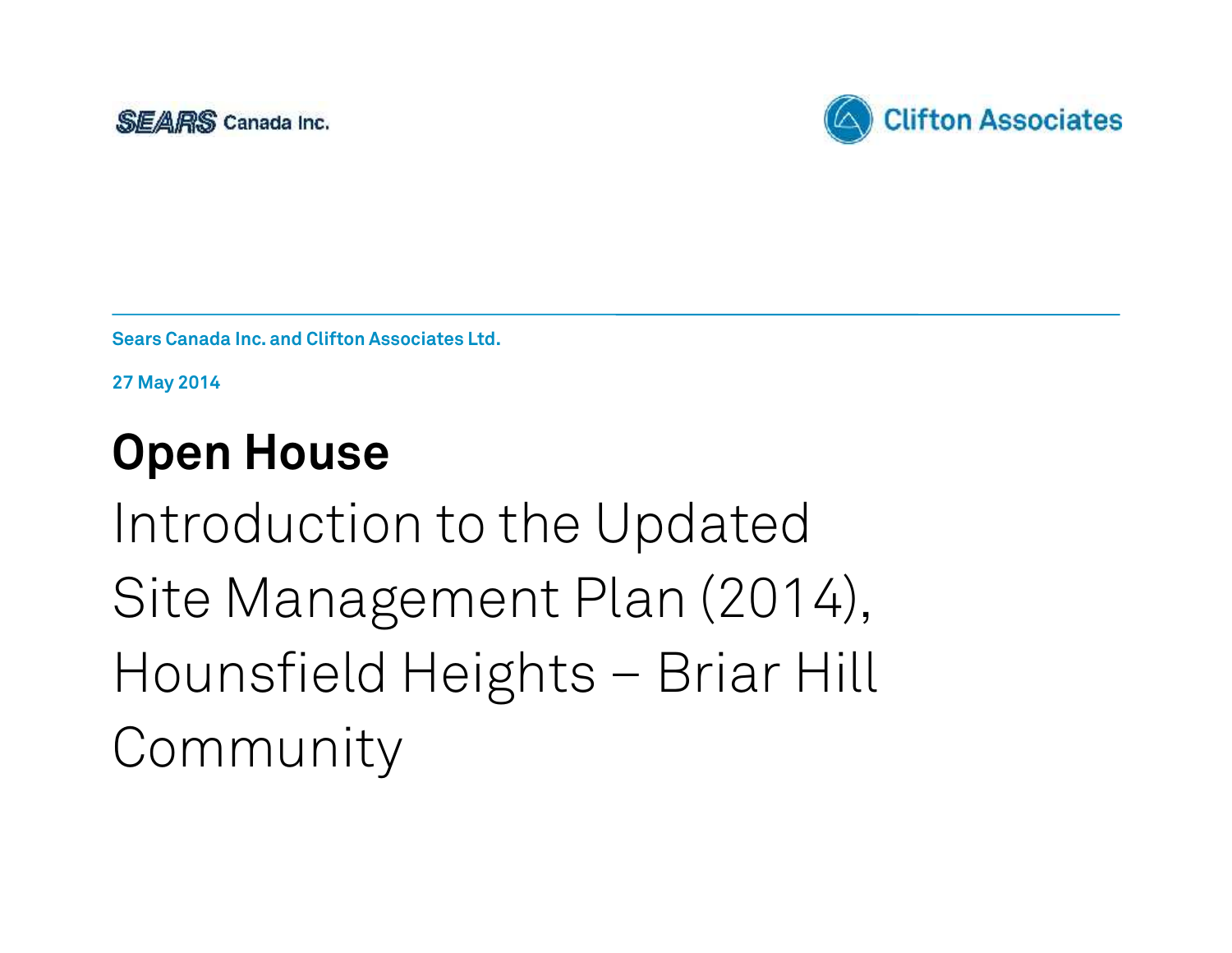



#### **Presentation Overview**

- Introductions and General Information
- Statement from Sears Canada
- Site History Summary
- Introduction to the Updated SMP (2014)
- Closing Remarks
- Breakout to Stakeholder Tables for Questions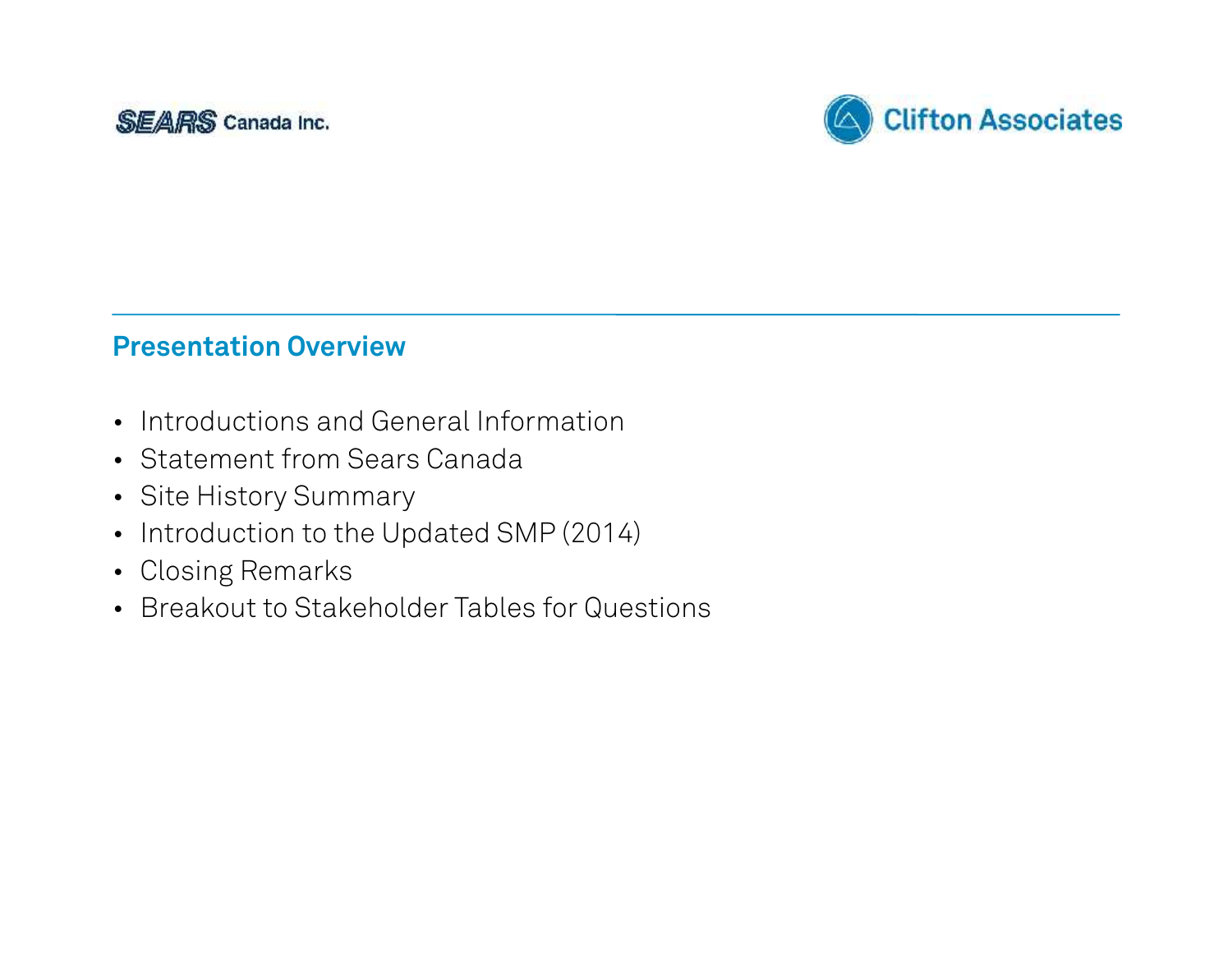#### SEARS Canada Inc.



# **Introductions and General Information**

- Sears Canada,Clifton and Intrinsik
- Environment and Sustainable Resource Development (AESRD), Alberta Health Services (AHS) and the City of Calgary • Stakeholders:Sears Gas Plume Committee (representing the residents of the Hounsfield Heights – Briar Hill (HH-BH) Community), Alberta
- Information package



The Revised Site Area Map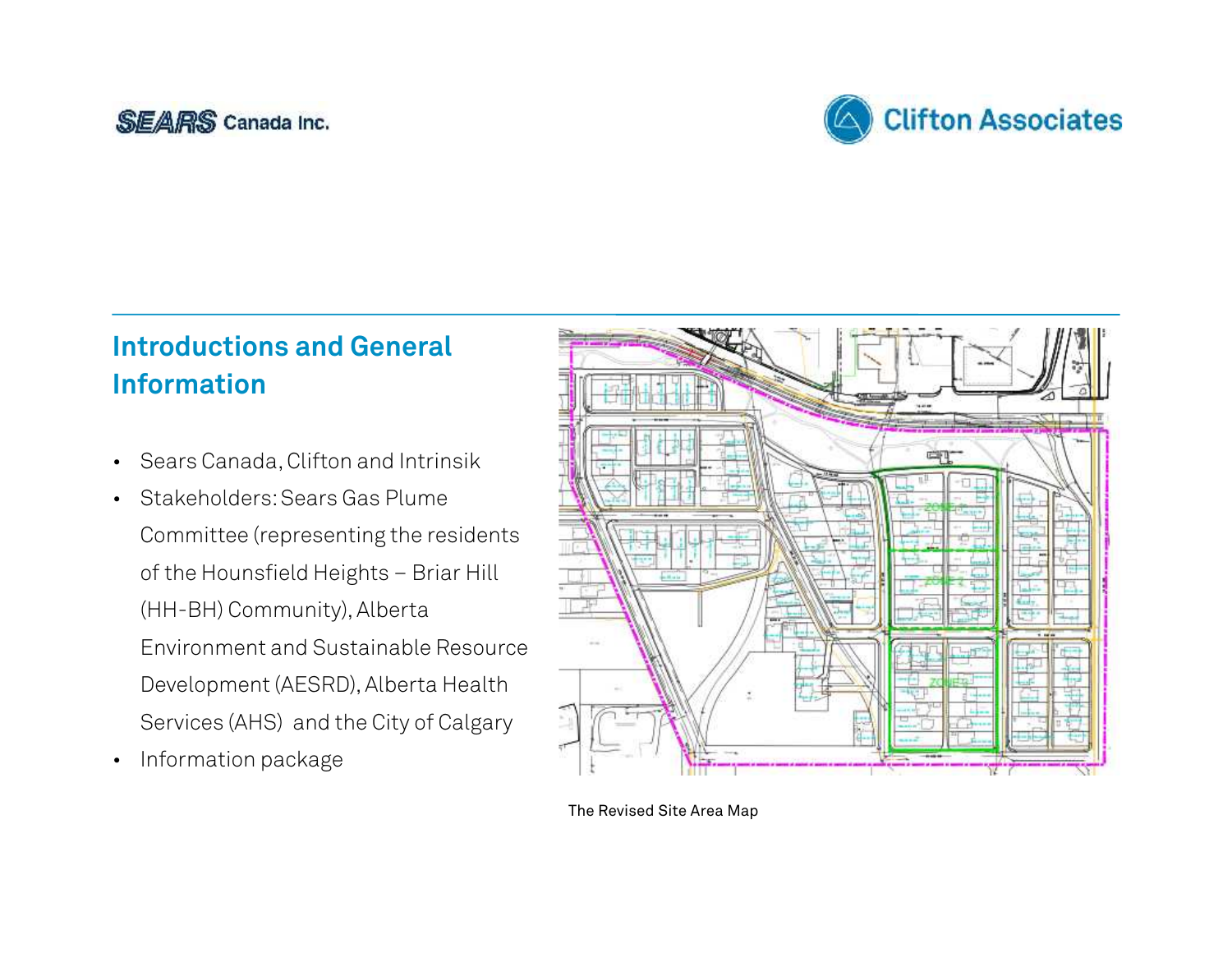



#### **Statement from Sears Canada**

 *Sears Canada has been <sup>a</sup> member of the North Hill Community for nearly 60 years.Our Vision is to create lifelong relationships built on trust. A key value we live by is our responsibility to care for the people in our communities and the world around us.*

 *Sears has been committed to carrying out its obligation to the Community of Hounsfield Heights. The condition caused by an accidental leak of gasoline was addressed by Sears once the situation was known and the affected area was identified. With higher standards having come into existence since Sears initial remediation plan, Sears is again committed to seeing the remediation through and is prepared to commit the resources necessary to see this matter resolved to the levels we are required to meet, in order to ensure there is no health risk to residents.*

 *We sincerely regret any inconveniences to the residents of the Community and appreciate your cooperation in this matter.*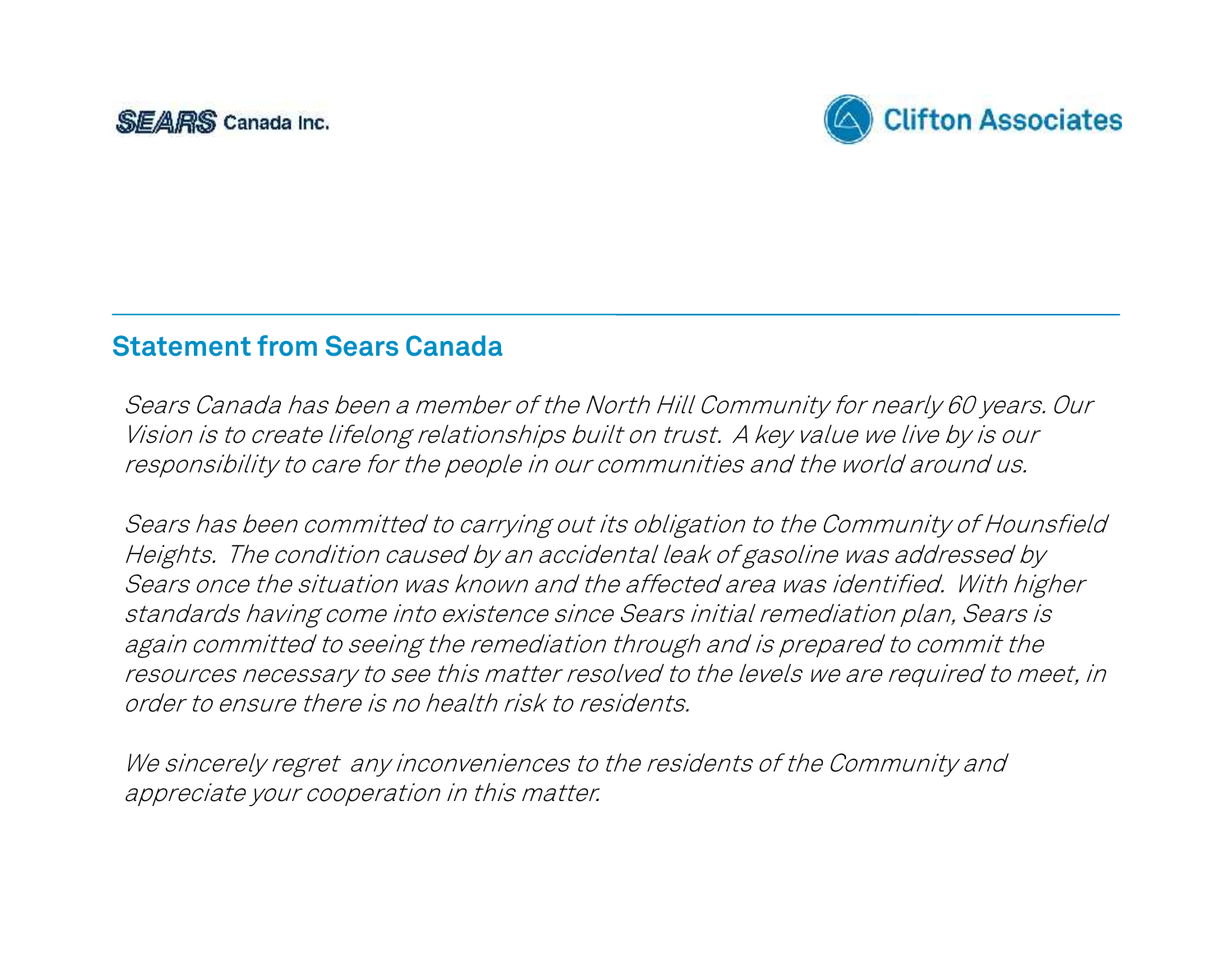



- Discovery
- Source Removal
- Source Remediation Excavation
- Liquid Petroleum Hydrocarbons
- Dual Phase Vapour Extraction



Former Sears Service Centre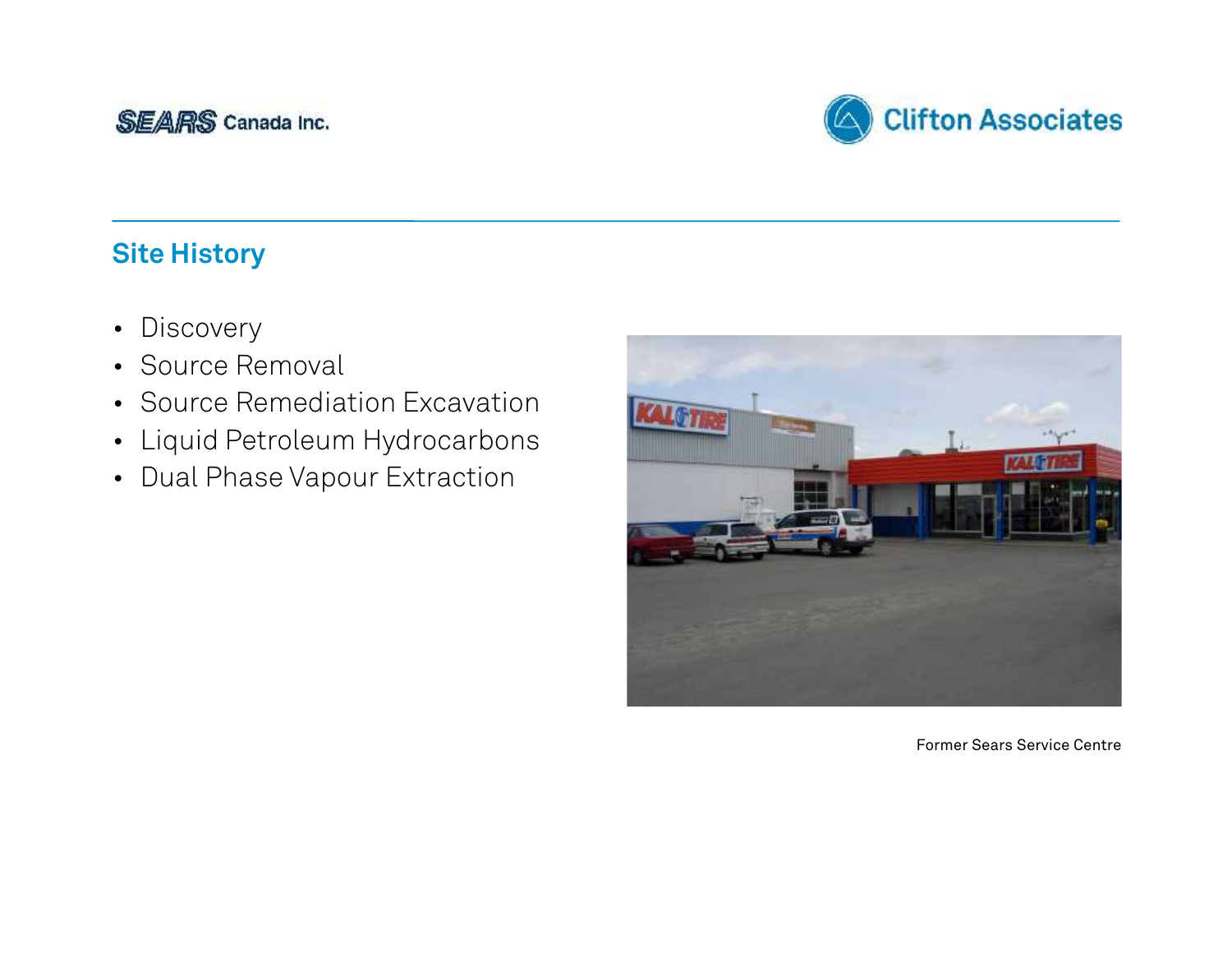



- **Discovery**
	- • Originally developed 1958
		- • Sears Service Centre from 1958 – 1984
		- • Operated as Sunoco from 1984 – 1995
	- • Site decommissioned as a fuel retailer in 1995
	- Environmental Site Assessments beginning in 1995



North Hill Mall - City of Calgary Archives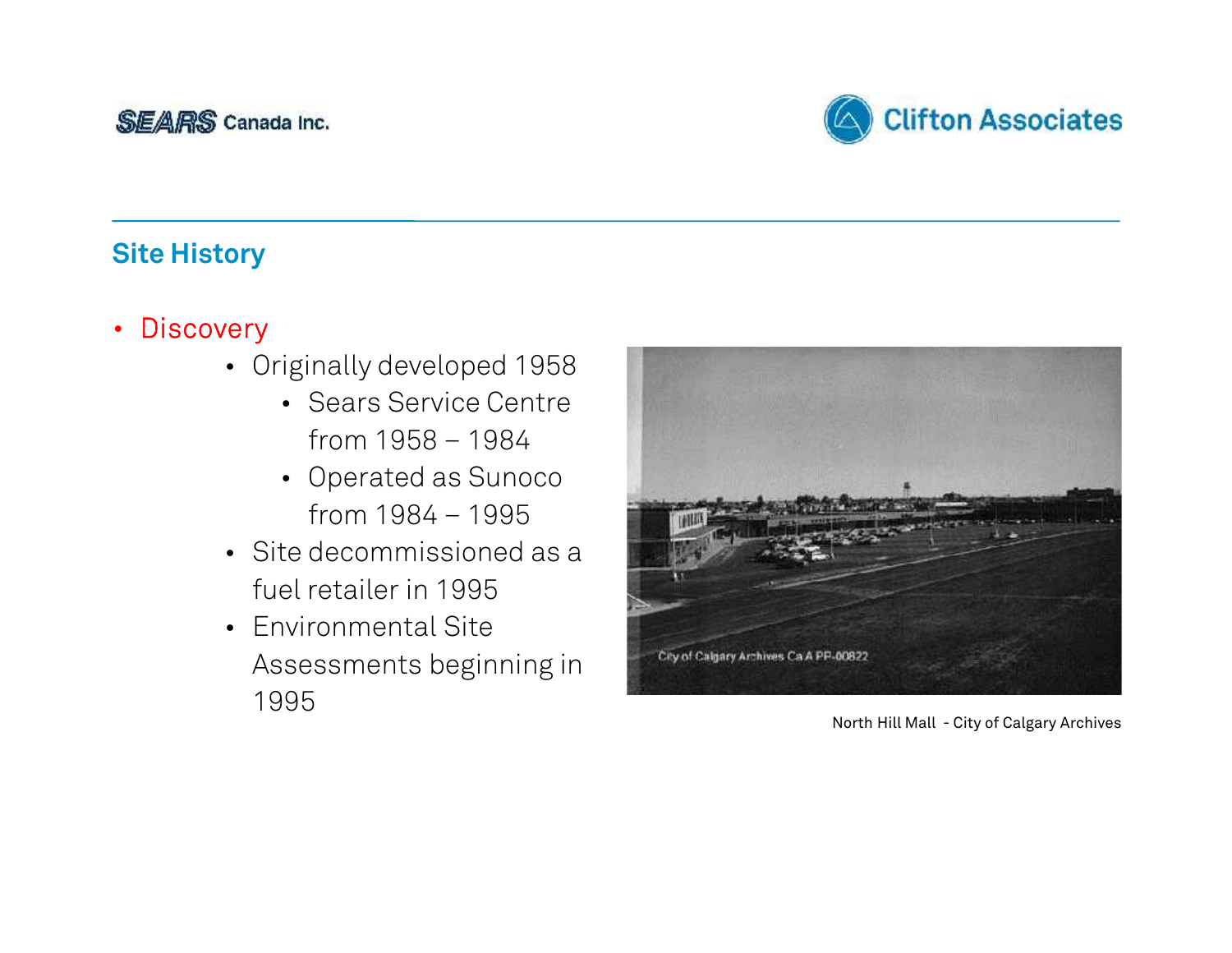



- **Source Removal**
	- 1984 (source of release) • Original USTs replaced
	- Second generation USTs removed 1995 (fiberglass, not damaged)



Example of an Underground Storage Tank Removal.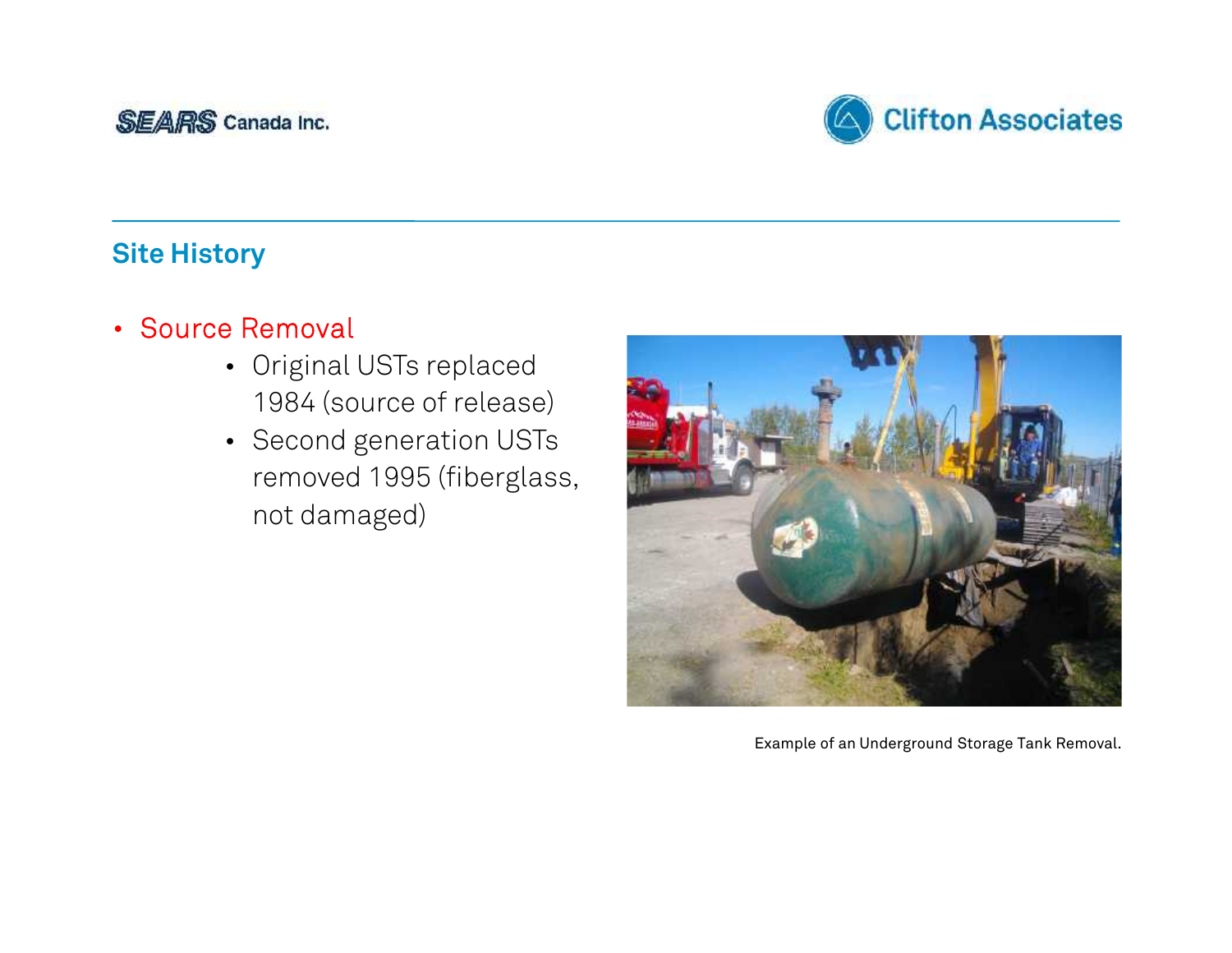



## • **Source Remediation Excavation**

- • Completed in 2006 through 2008
- $\cdot$  69,000 m<sup>3</sup> of contaminated soil removed



Secondary source removal to the east of Kal Tire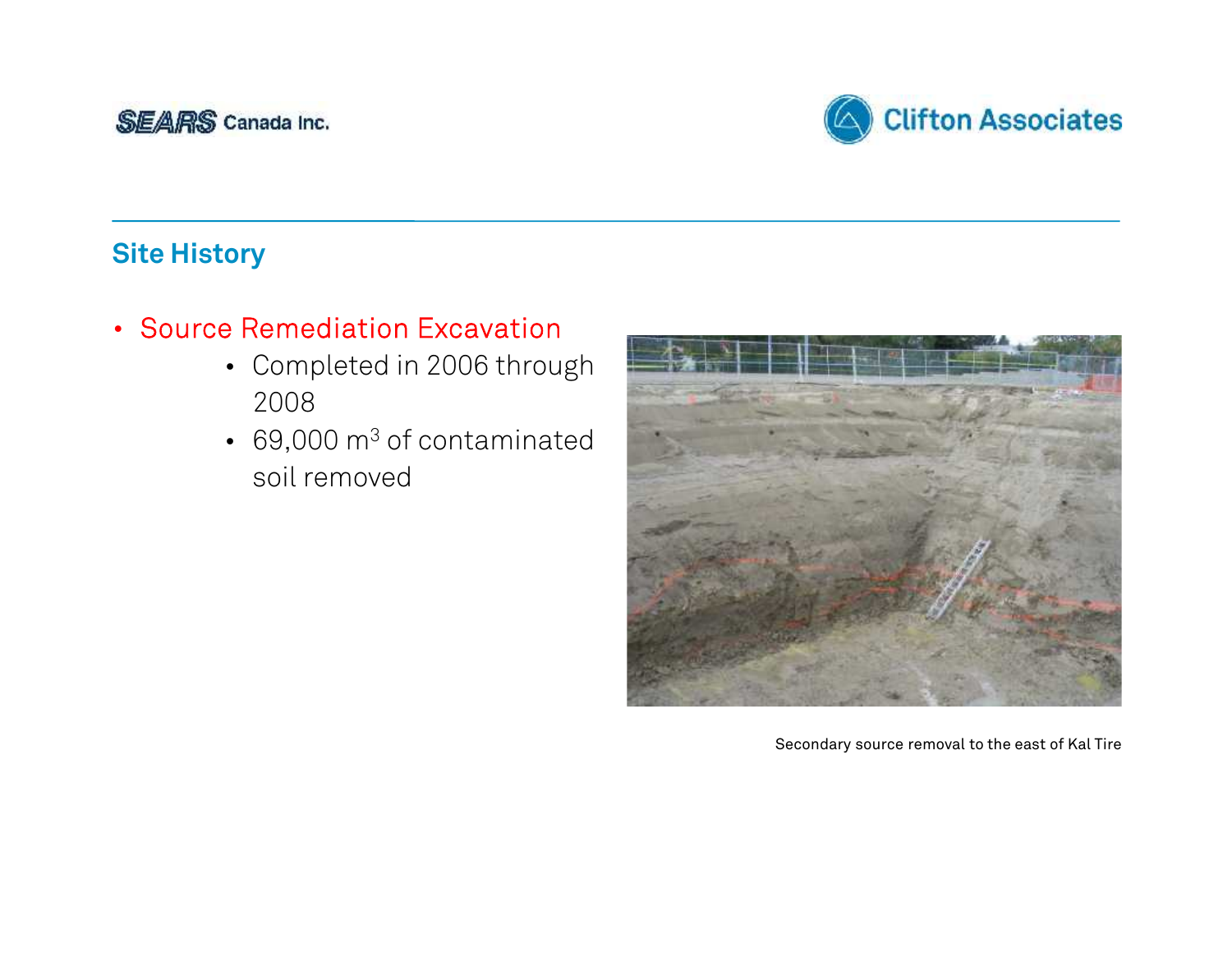



# • **Liquid Petroleum Hydrocarbons**

- • Identification of LPH in monitoring wells within the Hounsfield Heights area
- Removed initially by bailing



LPH in monitoring well bailer.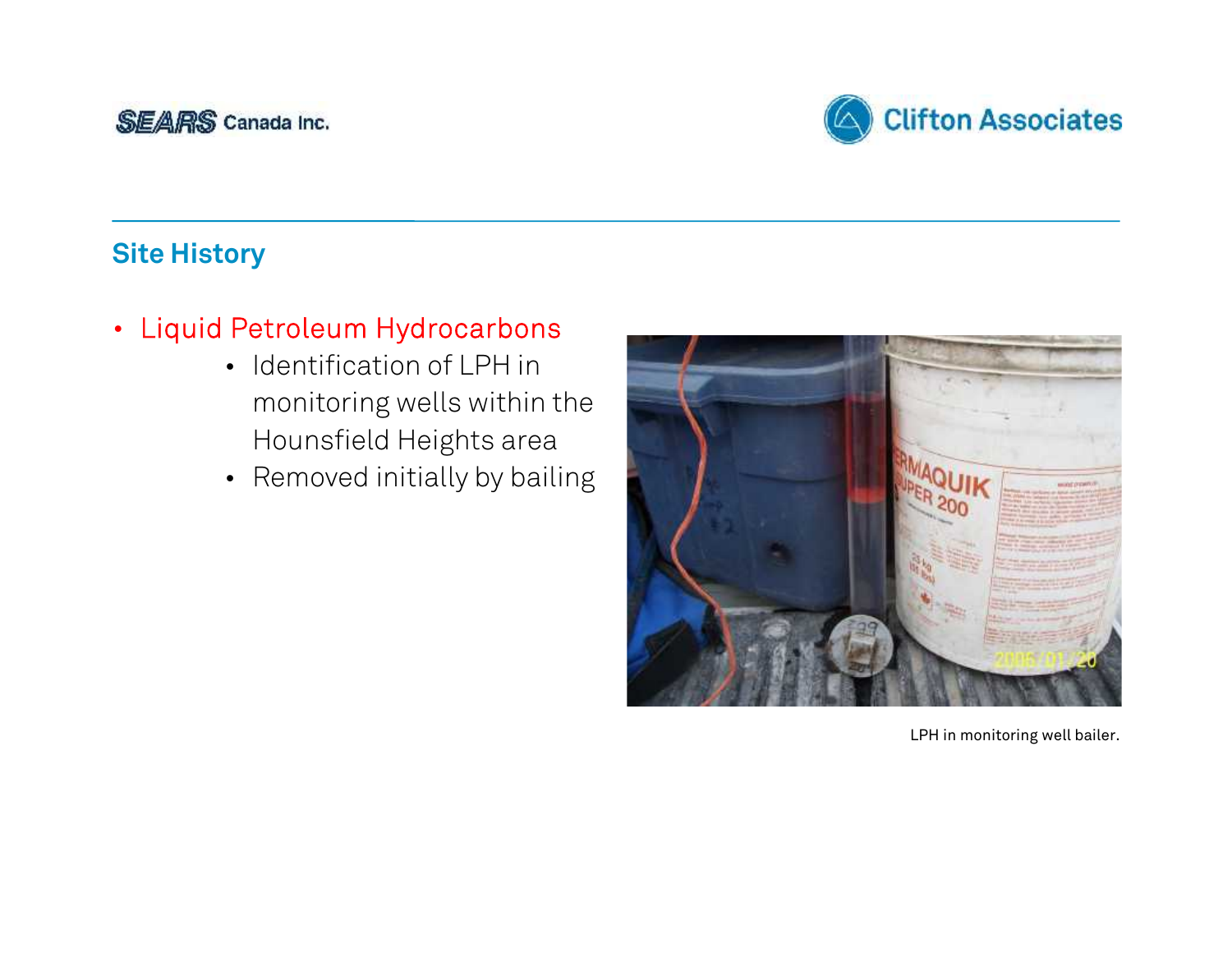



## • **Dual Phase Vapour Extraction**

- • Removes LPH from the top of the groundwater
- hydrocarbons from within • Removed dissolved the groundwater



DPVE treatment system in Lions Park.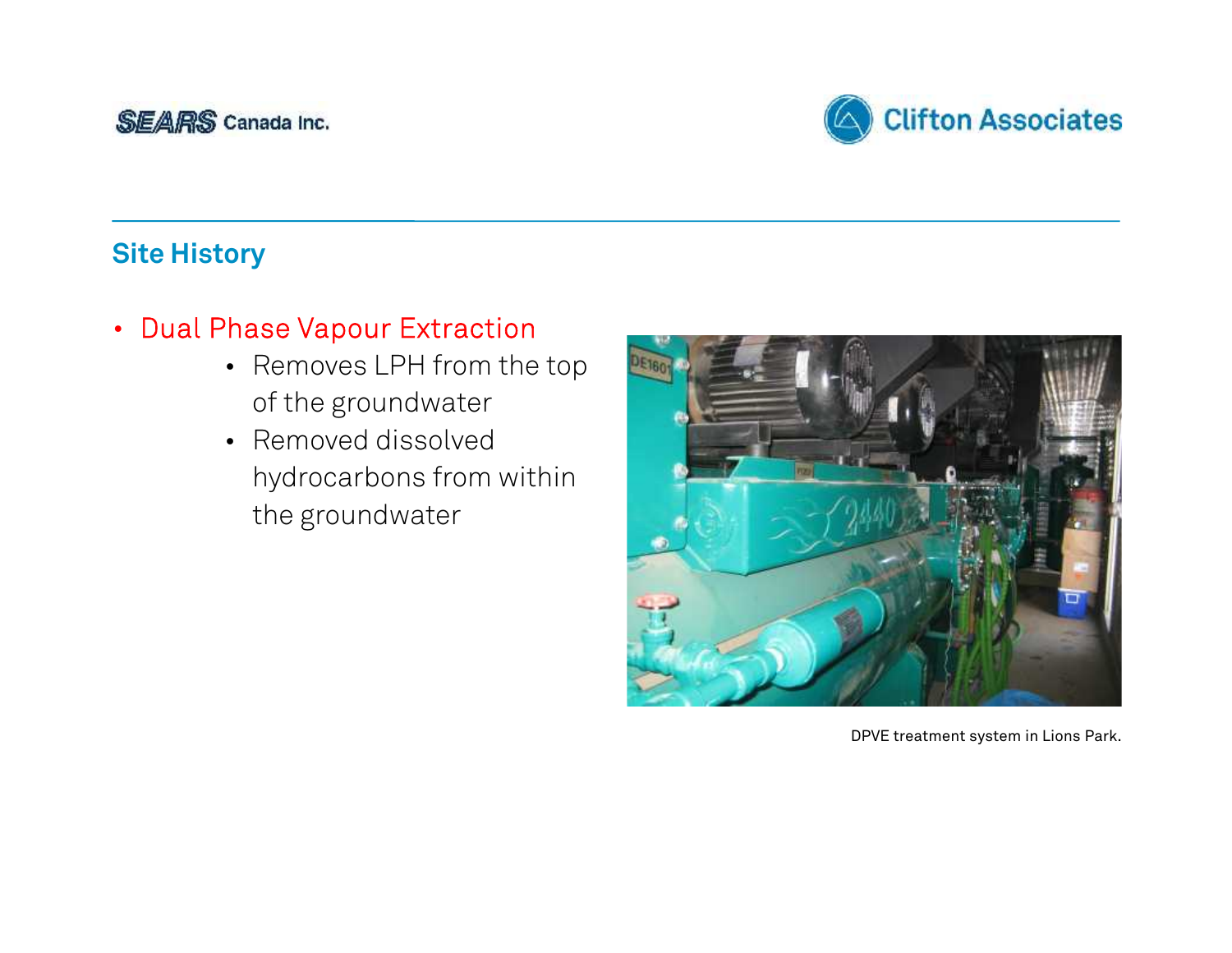



- Reasons for the Updated SMP (2014)
- Highlights of the new SMP
- Schedules
- Work plan moving forward



Calgary as viewed from the Bow River near Beaver Dam Flats.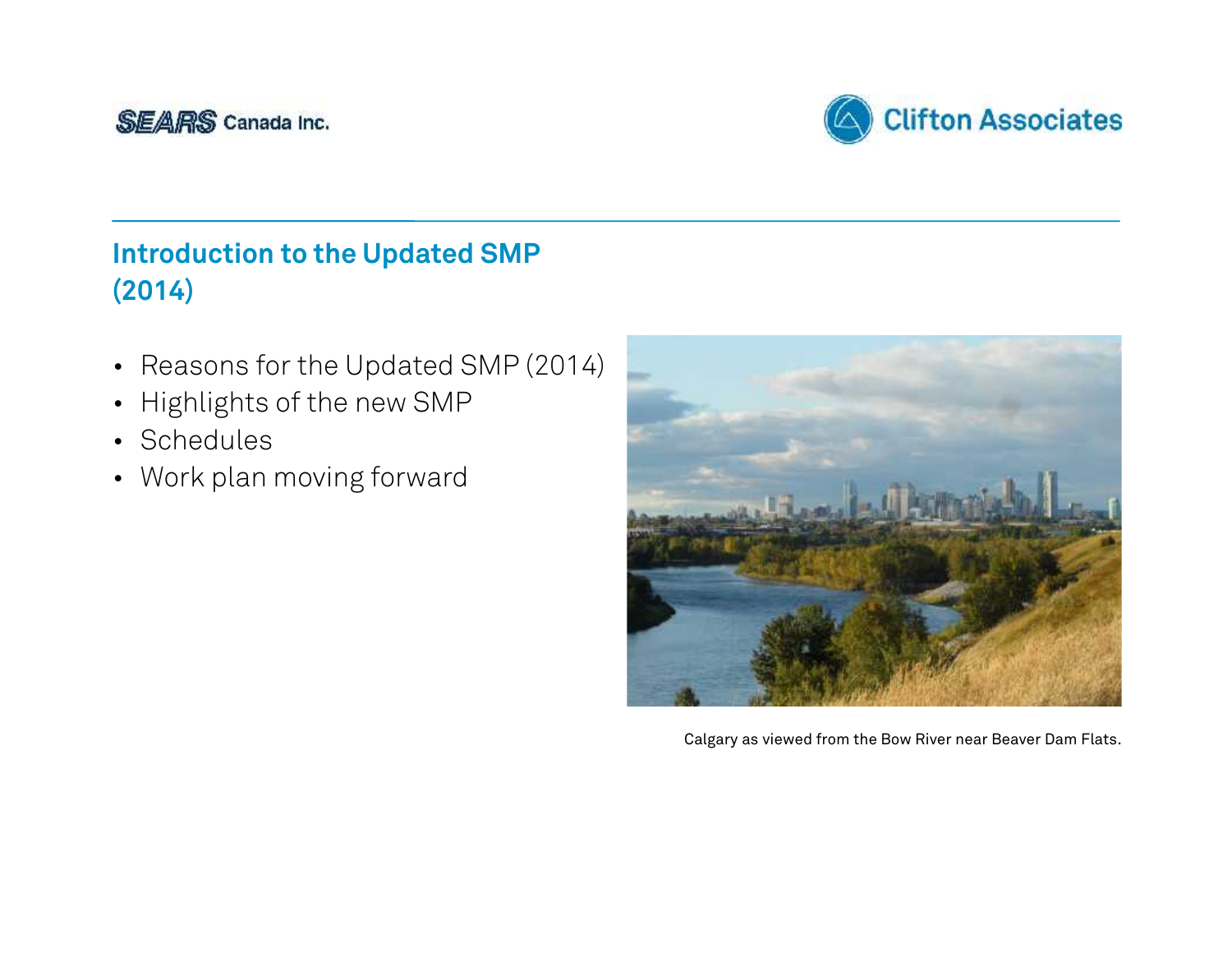



- **Reasons for the Updated SMP (2014)**
	- 20 July 2012 • AESRD correspondence of
	- • Changes in regulatory guidelines between 2007 and 2010
	- • Continue to ensure that there are not any risks to human health and the environment.



Aerial Photograph of the Site area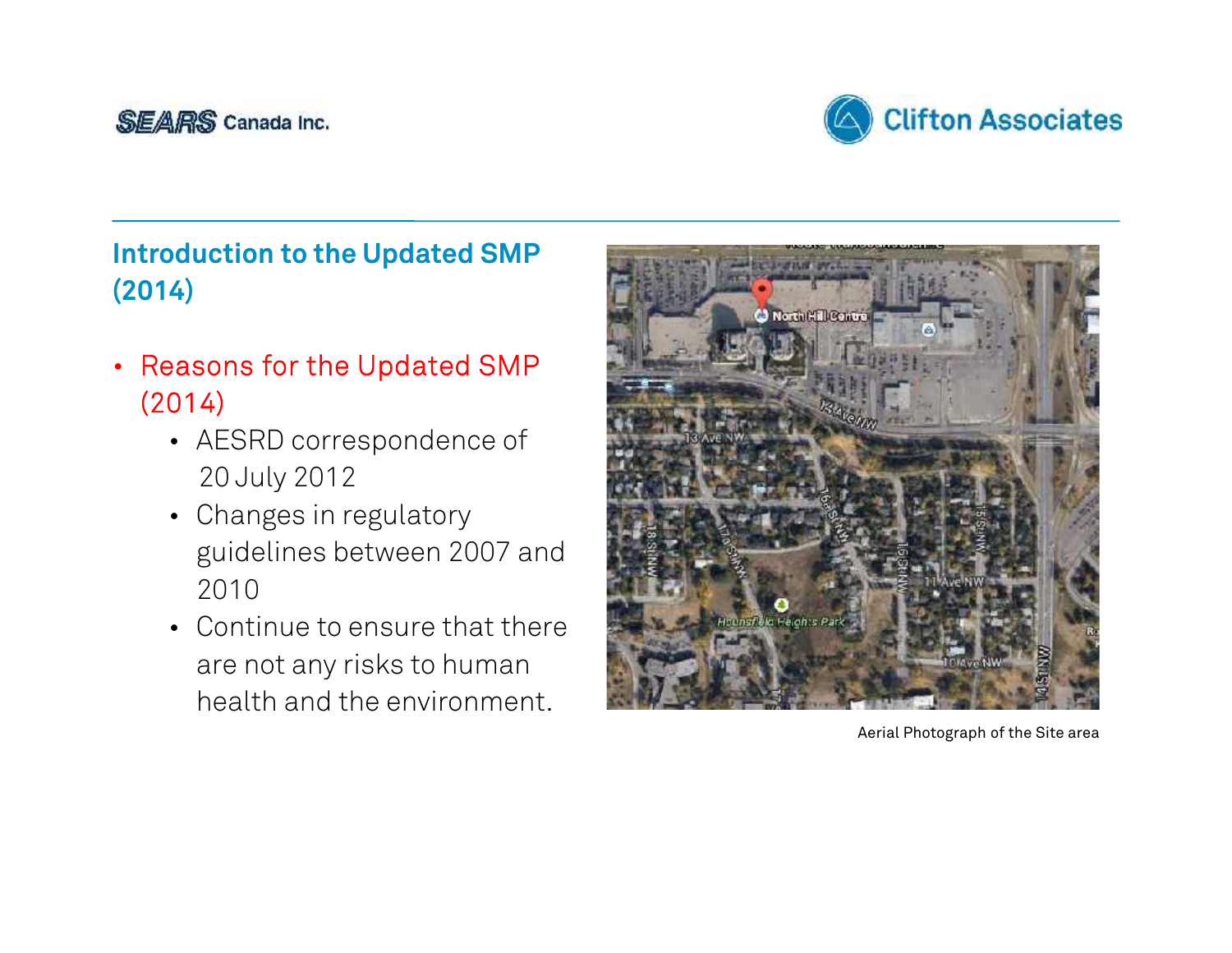



- **Highlights of the new SMP**
	- • Conceptual Site Model Preparation
	- Public Meeting
	- Monitoring Well Abandonment
	- • Soil Boring and Monitoring Well Installation
	- Groundwater Sampling
	- • Hydrogeologic and Plume Modeling
	- Revised Risk Assessment Conceptual Site Model of the Hounsfield Heights Area.
	- DPVE System Operation



Conceptual Site Model of the Hounsfield Heights Area.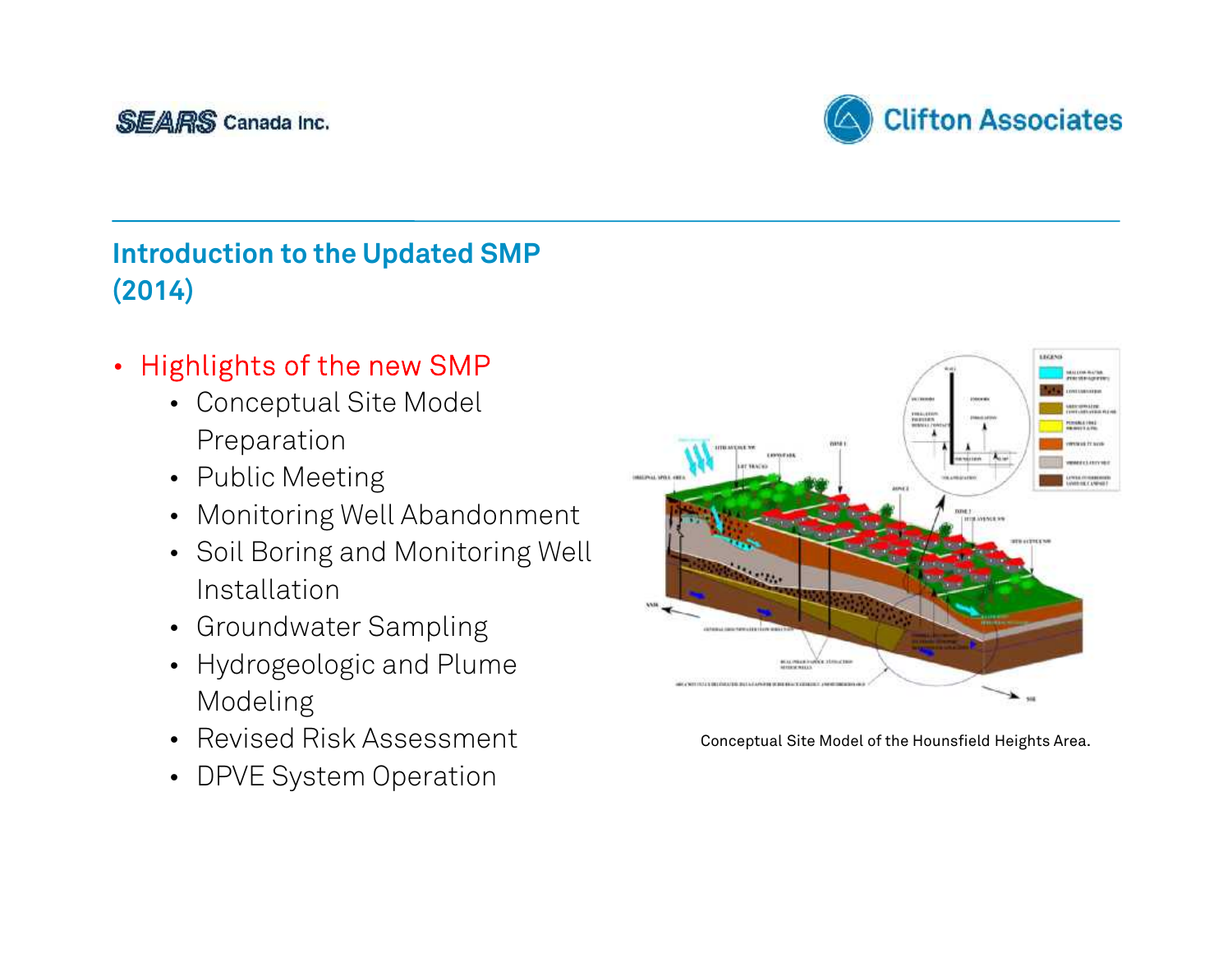



- **Schedules**
	- • Conceptual Site Model Preparation (Completed)
	- Public Meeting (27 May 2014)
	- (June and July 2014) • Monitoring Well Abandonment
	- • Soil Boring and Monitoring Well Installation (August – November 2014)



Monitoring well abandonment 2008.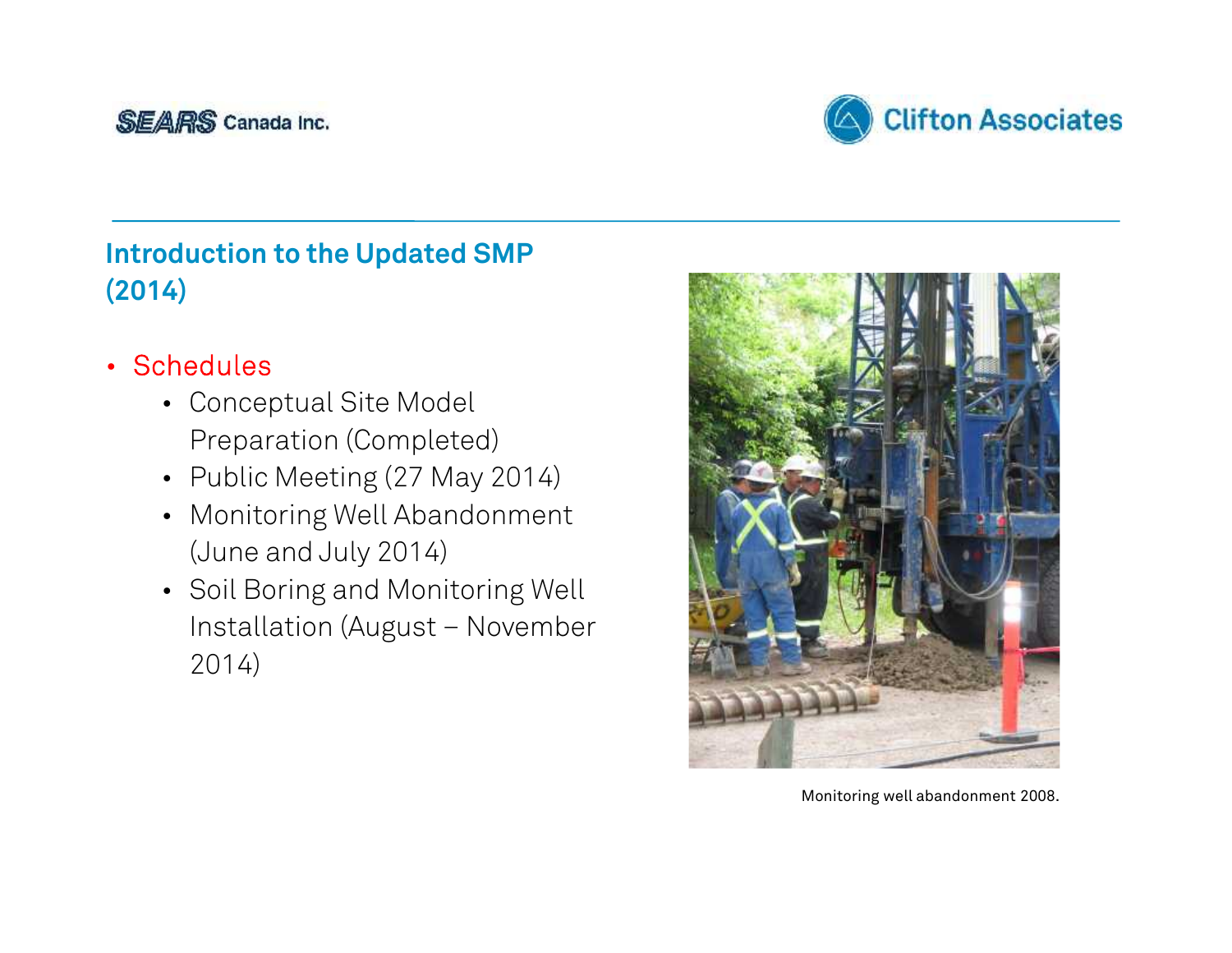



- **Schedules**
	- Groundwater Sampling (November – December 2014)
	- • Hydrogeologic and Plume Modeling (Spring 2015)
	- Revised Risk Assessment (Spring 2015)
	- DPVE System Operation (Continuously)



Monitoring wells to be abandoned and new monitoring well locations.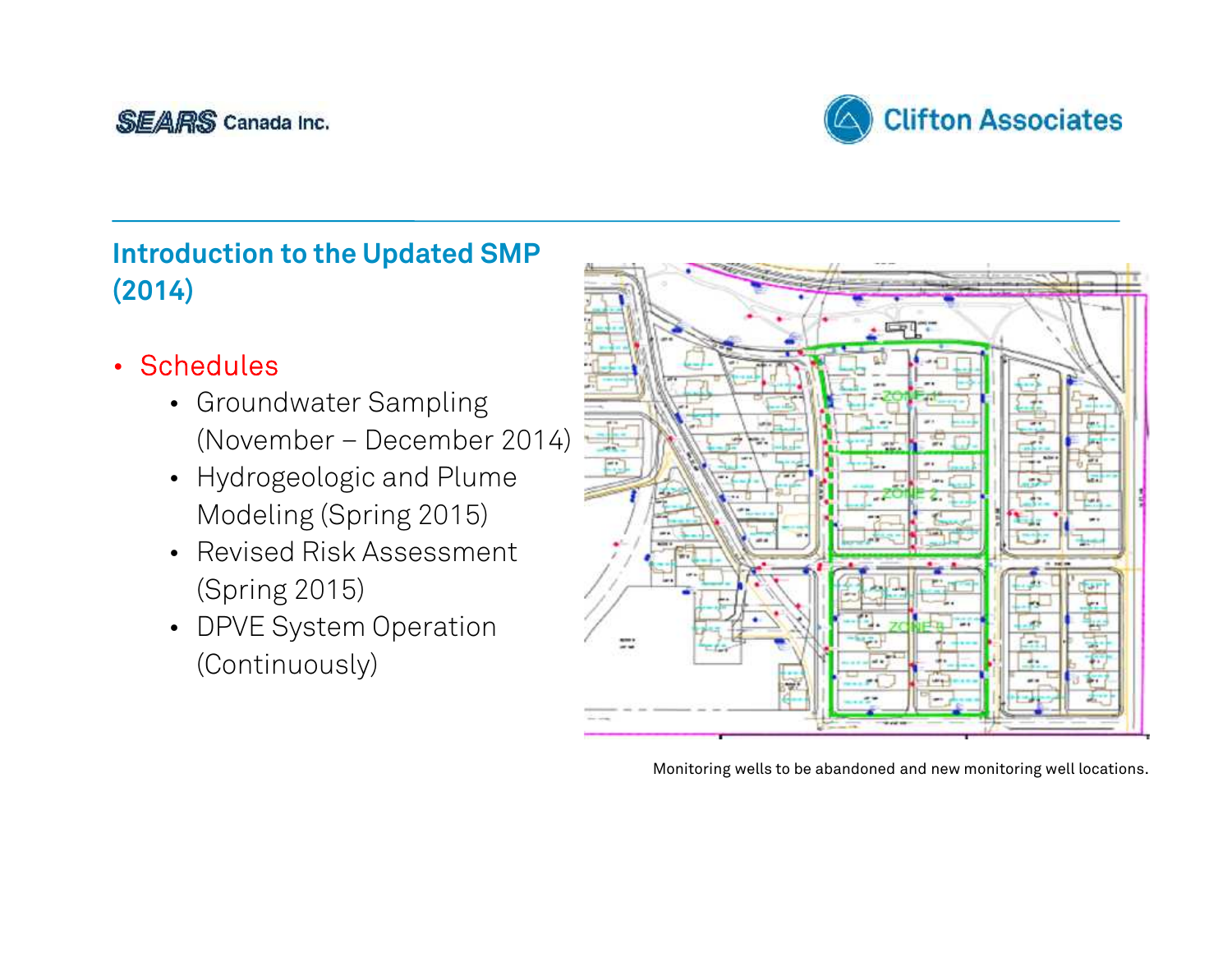



- **Work plan moving forward**
	- Continual groundwater monitoring and sampling
	- Contamination plume modelling
	- Revision of the CSM
	- Continued operation of DPVE
	- • Evaluation of other remedial approaches



Benzene Plume Map from the October 2012 Groundwater Sampling Event